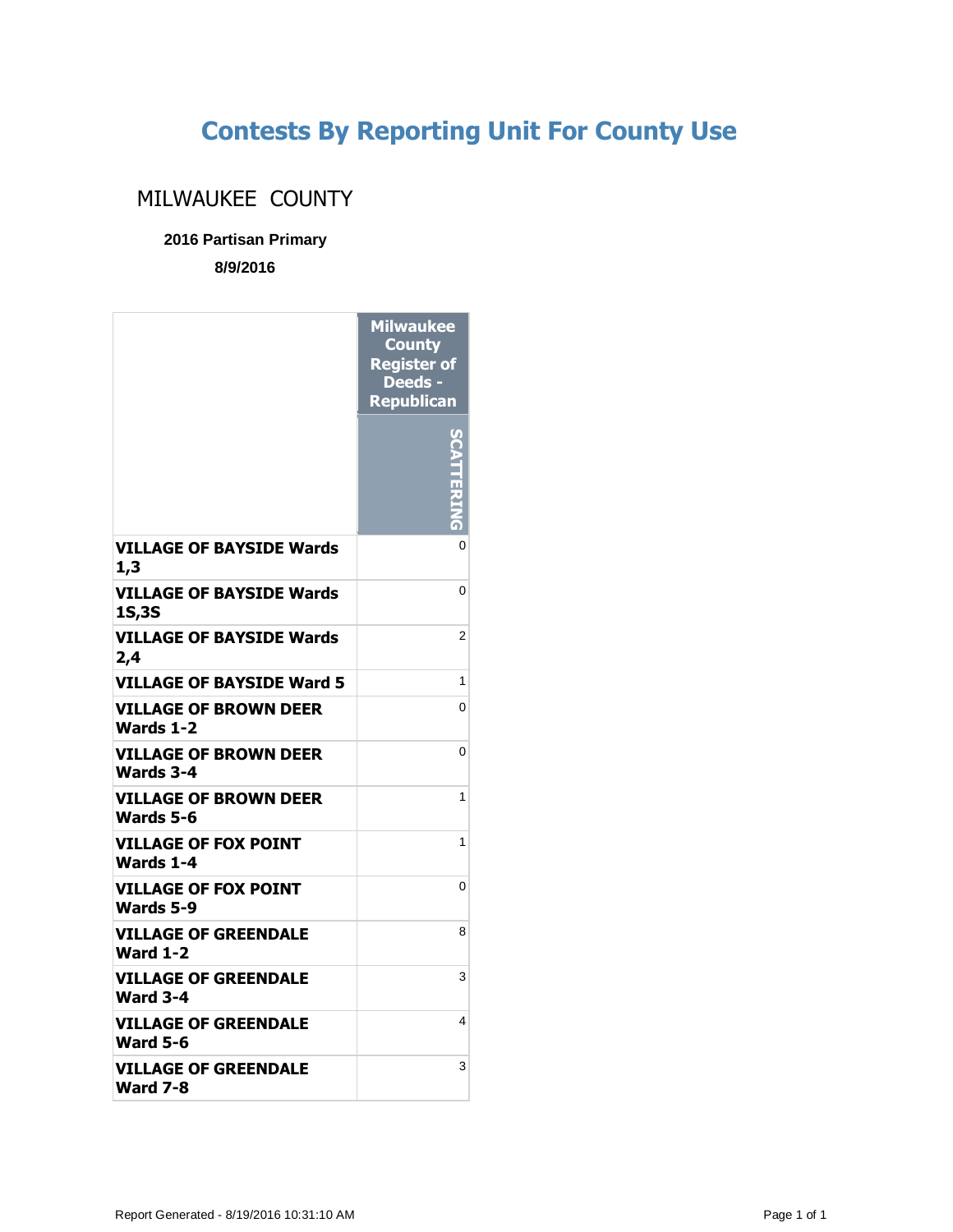| <b>VILLAGE OF GREENDALE</b><br><b>Ward 9-10</b>       | 2 |
|-------------------------------------------------------|---|
| <b>VILLAGE OF HALES CORNERS</b><br>Wards 1-3          | 4 |
| <b>VILLAGE OF HALES CORNERS</b><br>Wards 4-6          | 2 |
| <b>VILLAGE OF HALES CORNERS</b><br>Wards 7-9          | 2 |
| <b>VILLAGE OF RIVER HILLS</b><br><b>Ward 1-3</b>      | 1 |
| <b>VILLAGE OF SHOREWOOD</b><br><b>Ward 1-4</b>        | 1 |
| <b>VILLAGE OF SHOREWOOD</b><br><b>Ward 5-8</b>        | 1 |
| <b>VILLAGE OF SHOREWOOD</b><br><b>Ward 9-12</b>       | 1 |
| <b>VILLAGE OF WEST</b><br><b>MILWAUKEE Ward 1-2,5</b> | 0 |
| <b>VILLAGE OF WEST</b><br><b>MILWAUKEE Ward 3-4,6</b> | 0 |
| <b>VILLAGE OF WHITEFISH BAY</b><br>Wards 1-2          | 1 |
| VILLAGE OF WHITEFISH BAY<br>Wards 3-4                 | 2 |
| VILLAGE OF WHITEFISH BAY<br>Wards 5-6                 | 0 |
| VILLAGE OF WHITEFISH BAY<br>Ward 7                    | 0 |
| <b>VILLAGE OF WHITEFISH BAY</b><br><b>Wards 8,10</b>  | 0 |
| <b>VILLAGE OF WHITEFISH BAY</b><br><b>Wards 9,11</b>  | 0 |
| <b>VILLAGE OF WHITEFISH BAY</b><br>Ward 12            | 0 |
| <b>CITY OF CUDAHY Wards 1-3</b>                       | 0 |
| CITY OF CUDAHY Wards 4-6                              | 0 |
| <b>CITY OF CUDAHY Wards 7-9</b>                       | 0 |
| <b>CITY OF CUDAHY Wards 10-</b><br>12                 | 1 |
| <b>CITY OF CUDAHY Wards 13-</b><br>15                 | 1 |
| <b>CITY OF FRANKLIN Ward 1</b>                        | 0 |
| <b>CITY OF FRANKLIN Ward 2</b>                        | 2 |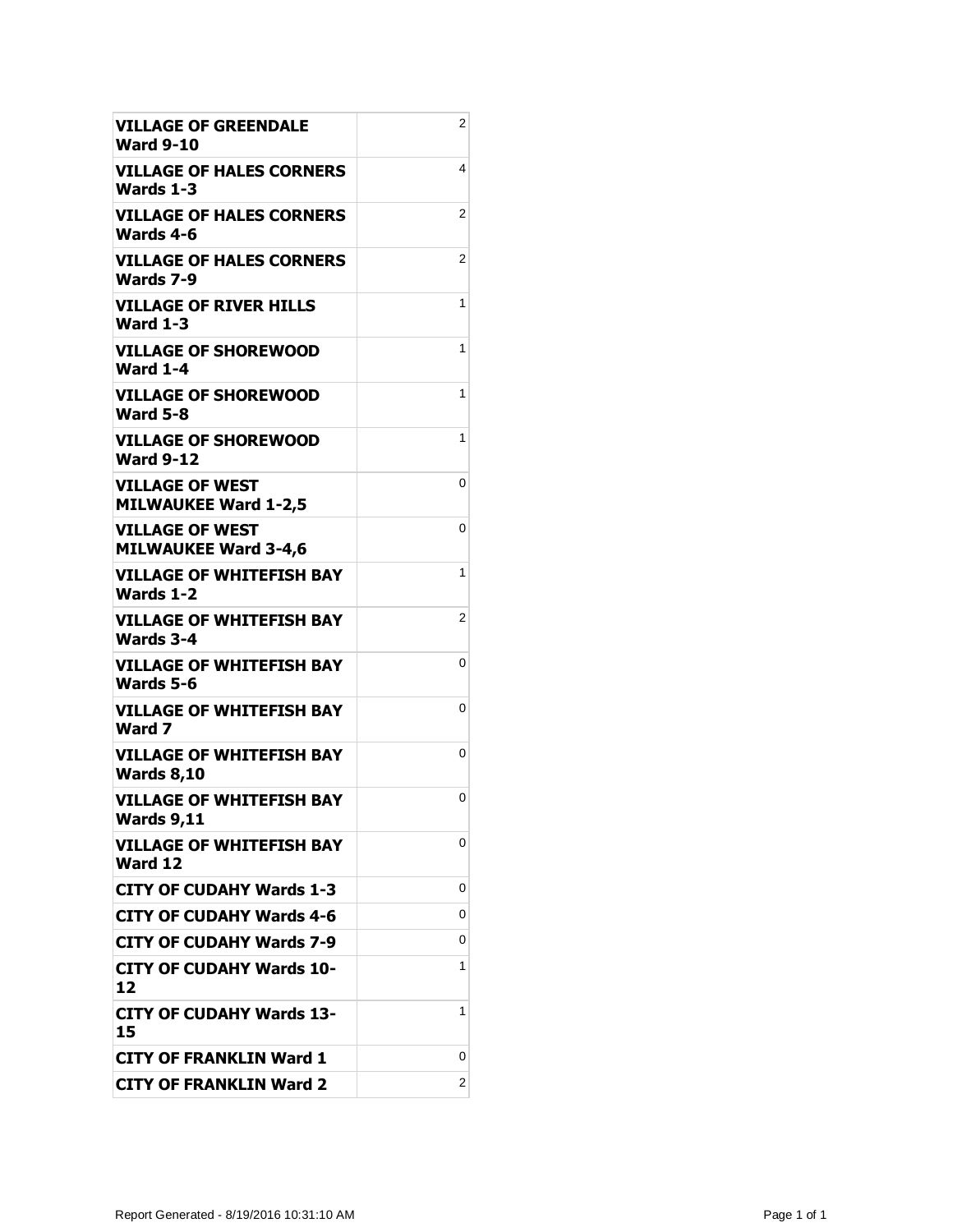| CITY OF FRANKLIN Ward 3               | 3 |
|---------------------------------------|---|
| CITY OF FRANKLIN Ward 4               | 0 |
| CITY OF FRANKLIN Ward 5               | 2 |
| <b>CITY OF FRANKLIN Ward 6</b>        | 1 |
| <b>CITY OF FRANKLIN Ward 7</b>        | 4 |
| CITY OF FRANKLIN Ward 8               | 2 |
| CITY OF FRANKLIN Ward 9               | 1 |
| CITY OF FRANKLIN Ward 10              | 0 |
| <b>CITY OF FRANKLIN Ward 11</b>       | 1 |
| <b>CITY OF FRANKLIN Ward 12</b>       | 0 |
| CITY OF FRANKLIN Ward 13              | 1 |
| CITY OF FRANKLIN Ward 14              | 0 |
| CITY OF FRANKLIN Ward 15A             | 0 |
| <b>CITY OF FRANKLIN Ward 15B</b>      | 0 |
| CITY OF FRANKLIN Ward 16              | 1 |
| <b>CITY OF FRANKLIN Ward 17</b>       | 1 |
| CITY OF FRANKLIN Ward 18              | 0 |
| CITY OF FRANKLIN Ward 19              | 1 |
| CITY OF FRANKLIN Ward 20              | 0 |
| CITY OF FRANKLIN Ward 21              | 0 |
| <b>CITY OF FRANKLIN Ward 22B</b>      | 4 |
| CITY OF FRANKLIN Ward 22A             | 2 |
| CITY OF FRANKLIN Ward 23              | 1 |
| <b>CITY OF GLENDALE Ward 1,7</b>      | 0 |
| CITY OF GLENDALE Wards<br>2,8S        | 2 |
| <b>CITY OF GLENDALE Ward 3,9</b>      | 2 |
| <b>CITY OF GLENDALE Ward 4,10</b>     | 2 |
| <b>CITY OF GLENDALE Wards</b><br>5,11 | 2 |
| <b>CITY OF GLENDALE Ward 6,12</b>     | 0 |
| <b>CITY OF GLENDALE Ward 8</b>        | 1 |
| <b>CITY OF GLENDALE Ward 11S</b>      | 0 |
| <b>CITY OF GREENFIELD Ward 1</b>      | 0 |
| <b>CITY OF GREENFIELD Ward 2</b>      | 1 |
| <b>CITY OF GREENFIELD Ward 3</b>      | 0 |
| <b>CITY OF GREENFIELD Ward 4</b>      | 0 |
| <b>CITY OF GREENFIELD Ward 5</b>      | 2 |
| <b>CITY OF GREENFIELD Ward 6</b>      | 2 |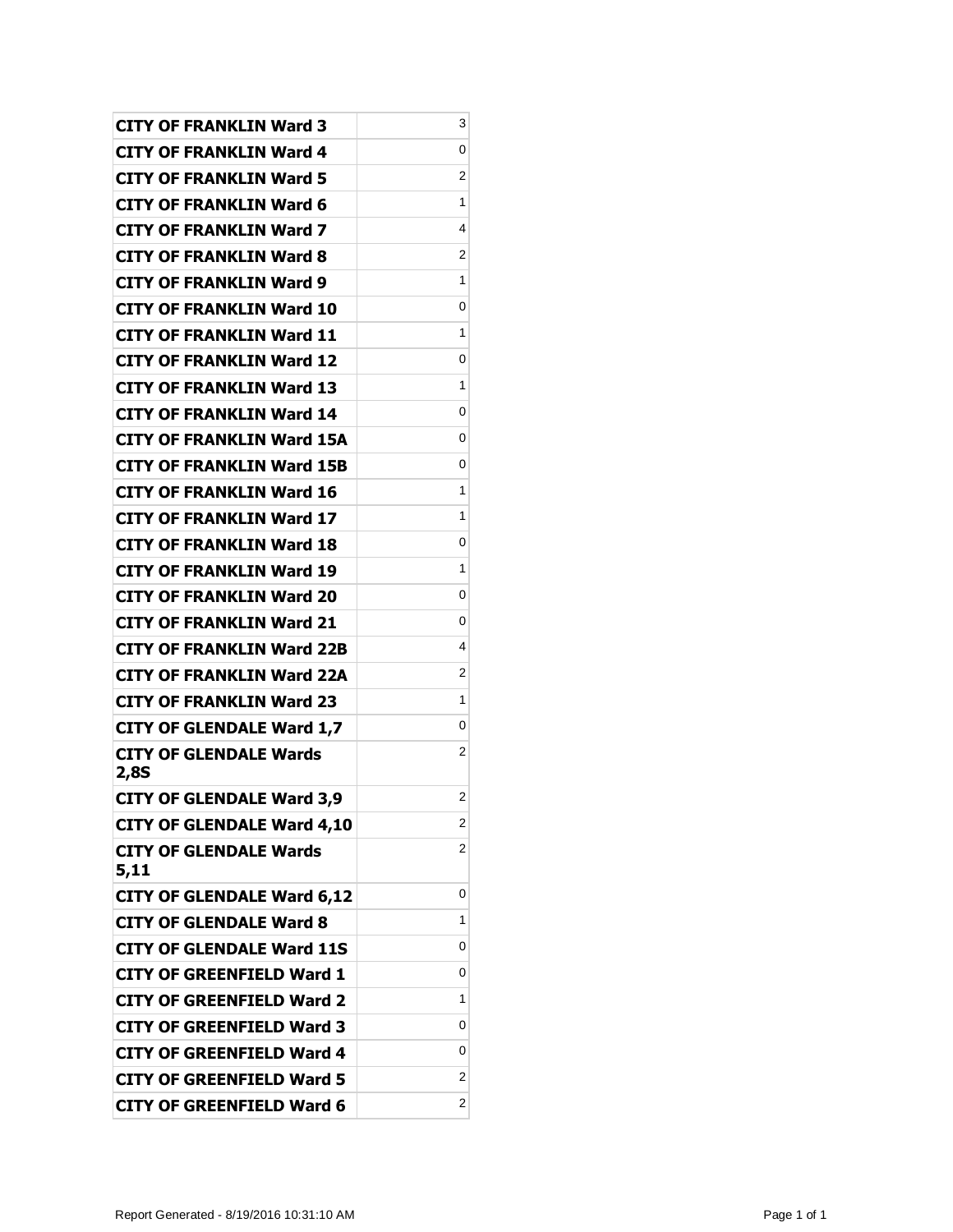| <b>CITY OF GREENFIELD Ward 7</b>     | 0 |
|--------------------------------------|---|
| CITY OF GREENFIELD Ward 8            | 2 |
| CITY OF GREENFIELD Ward 9            | 0 |
| <b>CITY OF GREENFIELD Ward</b><br>10 | 1 |
| CITY OF GREENFIELD Ward<br>11        | 1 |
| <b>CITY OF GREENFIELD Ward</b><br>12 | 0 |
| CITY OF GREENFIELD Ward<br>13        | 2 |
| CITY OF GREENFIELD Ward<br>14        | 2 |
| CITY OF GREENFIELD Ward<br>15        | 1 |
| <b>CITY OF GREENFIELD Ward</b><br>16 | 0 |
| <b>CITY OF GREENFIELD Ward</b><br>17 | 1 |
| CITY OF GREENFIELD Ward<br>18        | 0 |
| CITY OF GREENFIELD Ward<br>19        | 2 |
| CITY OF GREENFIELD Ward<br>20        | 2 |
| <b>CITY OF GREENFIELD Ward</b><br>21 | 0 |
| <b>CITY OF MILWAUKEE Ward 1</b>      | 0 |
| <b>CITY OF MILWAUKEE Ward 2</b>      | 0 |
| <b>CITY OF MILWAUKEE Ward 3</b>      | 2 |
| <b>CITY OF MILWAUKEE Ward 4</b>      | 1 |
| <b>CITY OF MILWAUKEE Ward 5</b>      | 0 |
| <b>CITY OF MILWAUKEE Ward 6</b>      | 0 |
| <b>CITY OF MILWAUKEE Ward 7</b>      | 0 |
| <b>CITY OF MILWAUKEE Ward 8</b>      | 1 |
| CITY OF MILWAUKEE Ward 9             | 0 |
| <b>CITY OF MILWAUKEE Ward 10</b>     | 2 |
| <b>CITY OF MILWAUKEE Ward 11</b>     | 3 |
| <b>CITY OF MILWAUKEE Ward 12</b>     | 1 |
| <b>CITY OF MILWAUKEE Ward 13</b>     | 0 |
| <b>CITY OF MILWAUKEE Ward 14</b>     | 0 |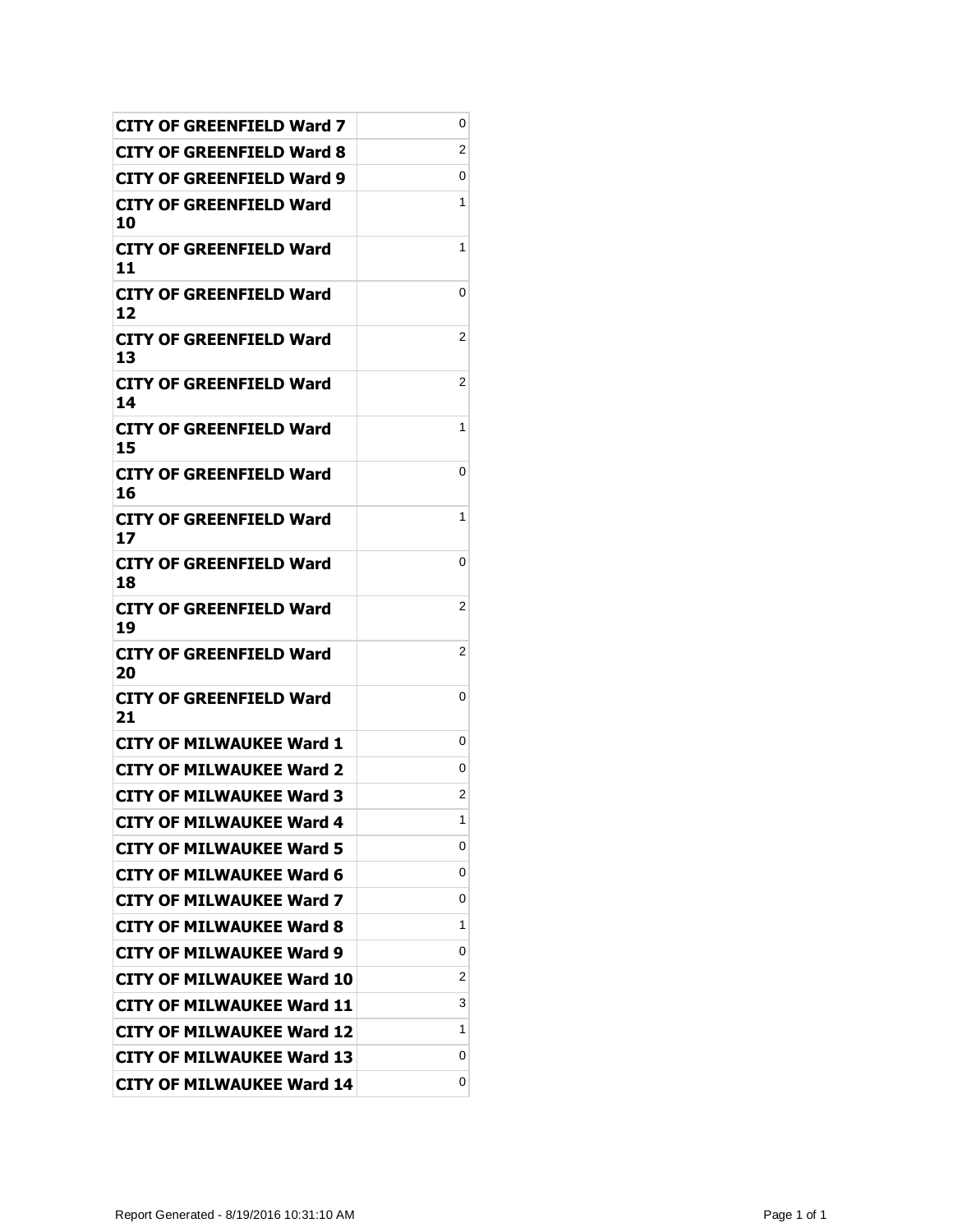| <b>CITY OF MILWAUKEE Ward 15</b> | 0 |
|----------------------------------|---|
| CITY OF MILWAUKEE Ward 16        | 0 |
| CITY OF MILWAUKEE Ward 17        | 1 |
| CITY OF MILWAUKEE Ward 18        | 3 |
| <b>CITY OF MILWAUKEE Ward 19</b> | 0 |
| <b>CITY OF MILWAUKEE Ward 20</b> | 1 |
| <b>CITY OF MILWAUKEE Ward 21</b> | 1 |
| <b>CITY OF MILWAUKEE Ward 22</b> | 1 |
| CITY OF MILWAUKEE Ward 23        | 1 |
| <b>CITY OF MILWAUKEE Ward 24</b> | 0 |
| CITY OF MILWAUKEE Ward 25        | 0 |
| CITY OF MILWAUKEE Ward 26        | 0 |
| <b>CITY OF MILWAUKEE Ward 27</b> | 1 |
| <b>CITY OF MILWAUKEE Ward 28</b> | 0 |
| <b>CITY OF MILWAUKEE Ward 29</b> | 0 |
| <b>CITY OF MILWAUKEE Ward 30</b> | 0 |
| CITY OF MILWAUKEE Ward 31        | 0 |
| <b>CITY OF MILWAUKEE Ward 32</b> | 0 |
| <b>CITY OF MILWAUKEE Ward 33</b> | 4 |
| <b>CITY OF MILWAUKEE Ward 34</b> | 0 |
| <b>CITY OF MILWAUKEE Ward 35</b> | 0 |
| CITY OF MILWAUKEE Ward 36        | 1 |
| <b>CITY OF MILWAUKEE Ward 37</b> | 0 |
| <b>CITY OF MILWAUKEE Ward 38</b> | 0 |
| <b>CITY OF MILWAUKEE Ward 39</b> | 0 |
| <b>CITY OF MILWAUKEE Ward 40</b> | 1 |
| <b>CITY OF MILWAUKEE Ward 41</b> | 0 |
| <b>CITY OF MILWAUKEE Ward 42</b> | 1 |
| <b>CITY OF MILWAUKEE Ward 43</b> | 0 |
| <b>CITY OF MILWAUKEE Ward 44</b> | 0 |
| <b>CITY OF MILWAUKEE Ward 45</b> | 0 |
| <b>CITY OF MILWAUKEE Ward 46</b> | 0 |
| <b>CITY OF MILWAUKEE Ward 47</b> | 0 |
| <b>CITY OF MILWAUKEE Ward 48</b> | 0 |
| CITY OF MILWAUKEE Ward 49        | 0 |
| CITY OF MILWAUKEE Ward 50        | 1 |
| <b>CITY OF MILWAUKEE Ward 51</b> | 0 |
| <b>CITY OF MILWAUKEE Ward 52</b> | 0 |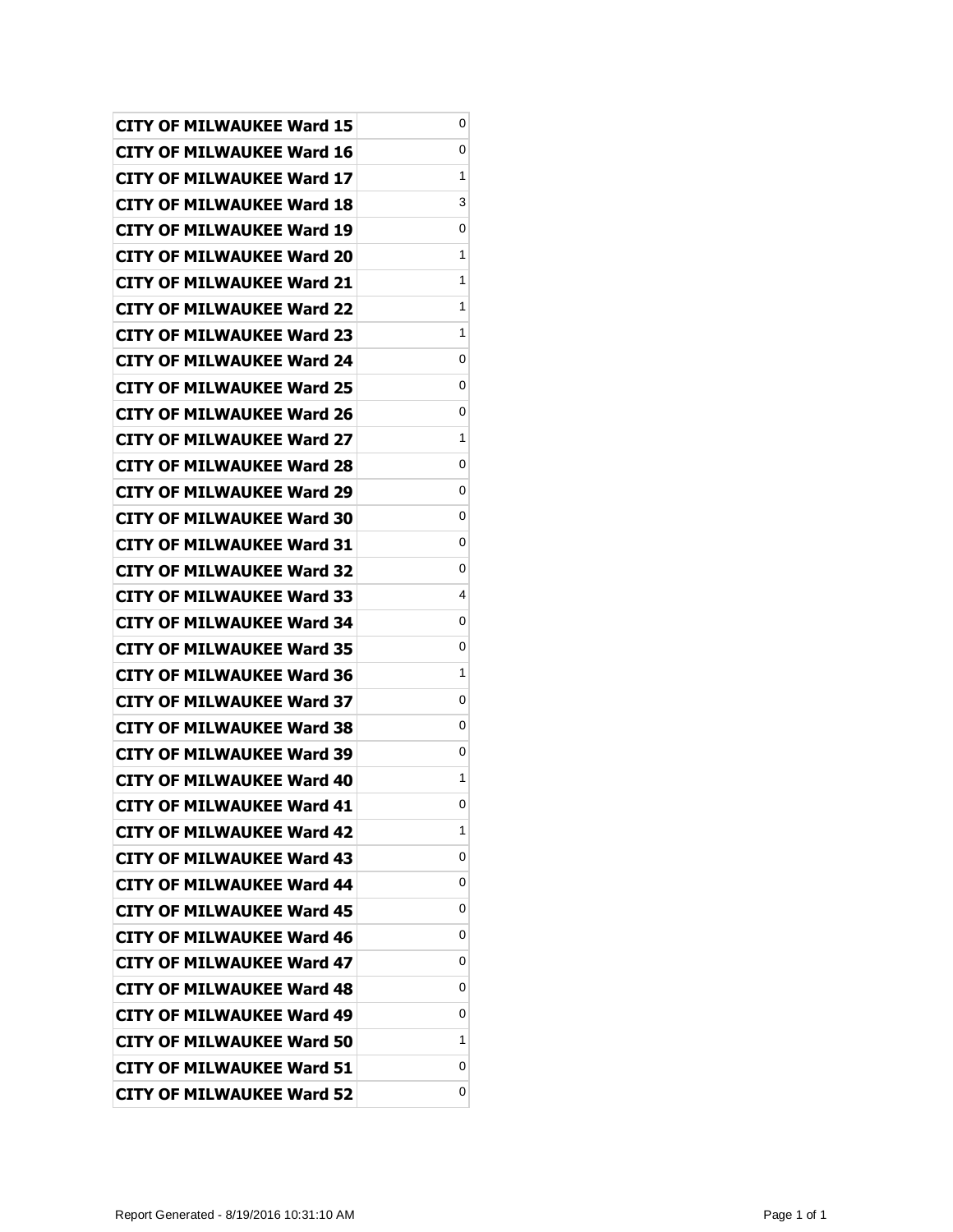| <b>CITY OF MILWAUKEE Ward 53</b> | 0 |
|----------------------------------|---|
| <b>CITY OF MILWAUKEE Ward 54</b> | 0 |
| <b>CITY OF MILWAUKEE Ward 55</b> | 2 |
| <b>CITY OF MILWAUKEE Ward 56</b> | 0 |
| <b>CITY OF MILWAUKEE Ward 57</b> | 0 |
| CITY OF MILWAUKEE Ward 58        | 0 |
| <b>CITY OF MILWAUKEE Ward 59</b> | 0 |
| CITY OF MILWAUKEE Ward 60        | 0 |
| <b>CITY OF MILWAUKEE Ward 61</b> | 0 |
| <b>CITY OF MILWAUKEE Ward 62</b> | 0 |
| CITY OF MILWAUKEE Ward 63        | 0 |
| CITY OF MILWAUKEE Ward 64        | 0 |
| <b>CITY OF MILWAUKEE Ward 65</b> | 0 |
| <b>CITY OF MILWAUKEE Ward 66</b> | 0 |
| <b>CITY OF MILWAUKEE Ward 67</b> | 0 |
| <b>CITY OF MILWAUKEE Ward 68</b> | 0 |
| <b>CITY OF MILWAUKEE Ward 69</b> | 0 |
| CITY OF MILWAUKEE Ward 70        | 0 |
| <b>CITY OF MILWAUKEE Ward 71</b> | 0 |
| <b>CITY OF MILWAUKEE Ward 72</b> | 0 |
| <b>CITY OF MILWAUKEE Ward 73</b> | 1 |
| <b>CITY OF MILWAUKEE Ward 74</b> | 0 |
| <b>CITY OF MILWAUKEE Ward 75</b> | 1 |
| <b>CITY OF MILWAUKEE Ward 76</b> | 0 |
| <b>CITY OF MILWAUKEE Ward 77</b> | 0 |
| <b>CITY OF MILWAUKEE Ward 78</b> | 0 |
| <b>CITY OF MILWAUKEE Ward 79</b> | 1 |
| <b>CITY OF MILWAUKEE Ward 80</b> | 0 |
| <b>CITY OF MILWAUKEE Ward 81</b> | 0 |
| <b>CITY OF MILWAUKEE Ward 82</b> | 0 |
| <b>CITY OF MILWAUKEE Ward 83</b> | 1 |
| <b>CITY OF MILWAUKEE Ward 84</b> | 0 |
| <b>CITY OF MILWAUKEE Ward 85</b> | 2 |
| <b>CITY OF MILWAUKEE Ward 86</b> | 0 |
| CITY OF MILWAUKEE Ward 87        | 1 |
| CITY OF MILWAUKEE Ward 88        | 0 |
| CITY OF MILWAUKEE Ward 89        | 2 |
| <b>CITY OF MILWAUKEE Ward 90</b> | 2 |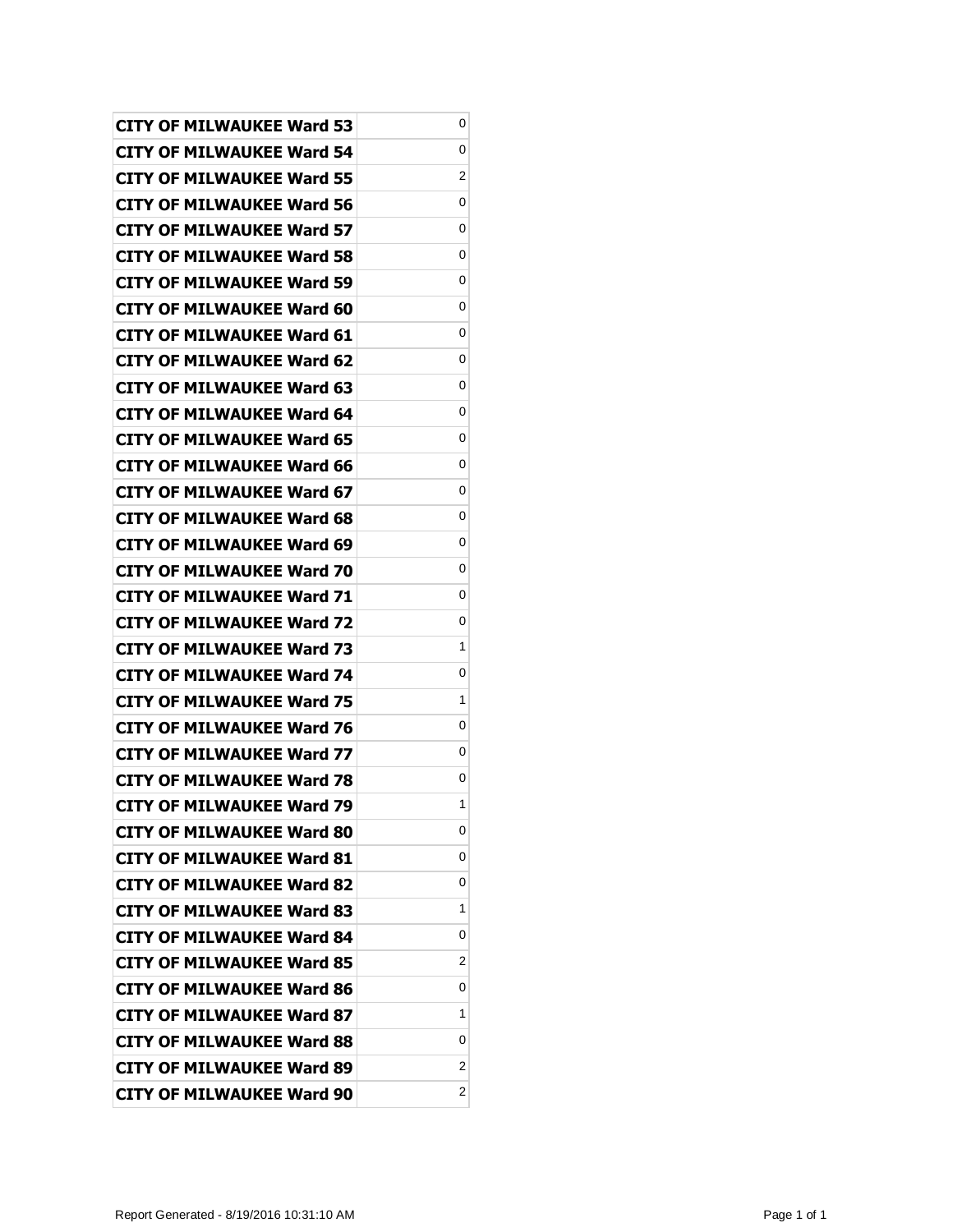| <b>CITY OF MILWAUKEE Ward 91</b>     | 1 |
|--------------------------------------|---|
| CITY OF MILWAUKEE Ward 92            | 1 |
| <b>CITY OF MILWAUKEE Ward 93</b>     | 0 |
| <b>CITY OF MILWAUKEE Ward 94</b>     | 0 |
| <b>CITY OF MILWAUKEE Ward 95</b>     | 0 |
| CITY OF MILWAUKEE Ward 96            | 0 |
| CITY OF MILWAUKEE Ward 97            | 0 |
| <b>CITY OF MILWAUKEE Ward 98</b>     | 0 |
| <b>CITY OF MILWAUKEE Ward 99</b>     | 0 |
| <b>CITY OF MILWAUKEE Ward</b><br>100 | 1 |
| <b>CITY OF MILWAUKEE Ward</b><br>101 | 0 |
| <b>CITY OF MILWAUKEE Ward</b><br>102 | 0 |
| <b>CITY OF MILWAUKEE Ward</b><br>103 | 0 |
| <b>CITY OF MILWAUKEE Ward</b><br>104 | 0 |
| <b>CITY OF MILWAUKEE Ward</b><br>105 | 0 |
| <b>CITY OF MILWAUKEE Ward</b><br>106 | 0 |
| <b>CITY OF MILWAUKEE Ward</b><br>107 | 0 |
| <b>CITY OF MILWAUKEE Ward</b><br>108 | 0 |
| <b>CITY OF MILWAUKEE Ward</b><br>109 | 0 |
| <b>CITY OF MILWAUKEE Ward</b><br>110 | 0 |
| CITY OF MILWAUKEE Ward<br>111        | 1 |
| <b>CITY OF MILWAUKEE Ward</b><br>112 | 1 |
| CITY OF MILWAUKEE Ward<br>113        | 0 |
| <b>CITY OF MILWAUKEE Ward</b><br>114 | 0 |
| <b>CITY OF MILWAUKEE Ward</b><br>115 | 0 |
| <b>CITY OF MILWAUKEE Ward</b><br>116 | 0 |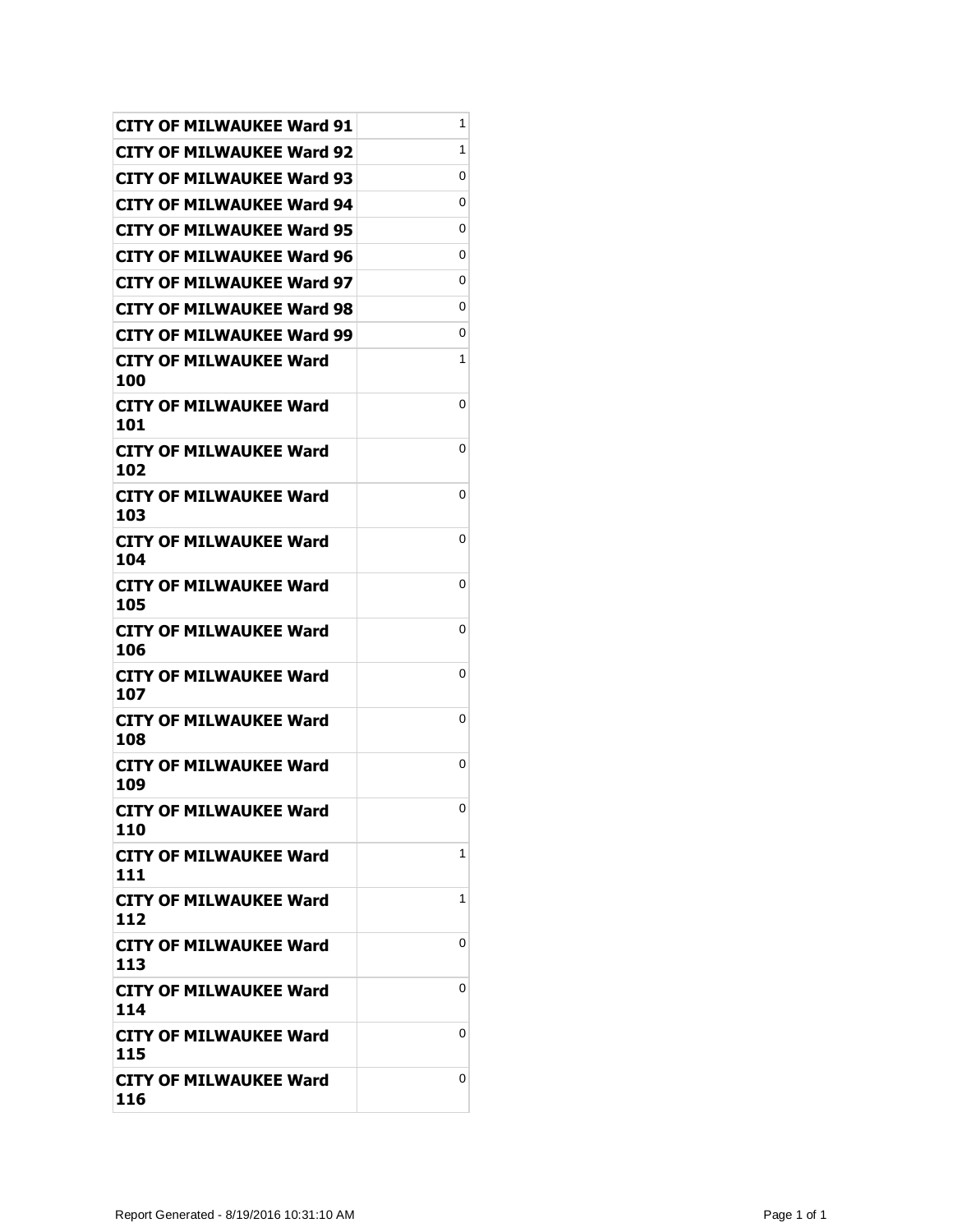| CITY OF MILWAUKEE Ward<br>117        | 0 |
|--------------------------------------|---|
| CITY OF MILWAUKEE Ward<br>118        | 0 |
| <b>CITY OF MILWAUKEE Ward</b><br>119 | 0 |
| <b>CITY OF MILWAUKEE Ward</b><br>120 | 0 |
| CITY OF MILWAUKEE Ward<br>121        | 0 |
| <b>CITY OF MILWAUKEE Ward</b><br>122 | 0 |
| <b>CITY OF MILWAUKEE Ward</b><br>123 | 0 |
| <b>CITY OF MILWAUKEE Ward</b><br>124 | 0 |
| CITY OF MILWAUKEE Ward<br>125        | 1 |
| <b>CITY OF MILWAUKEE Ward</b><br>126 | 1 |
| <b>CITY OF MILWAUKEE Ward</b><br>127 | 0 |
| CITY OF MILWAUKEE Ward<br>128        | 0 |
| <b>CITY OF MILWAUKEE Ward</b><br>129 | 0 |
| <b>CITY OF MILWAUKEE Ward</b><br>130 | 0 |
| <b>CITY OF MILWAUKEE Ward</b><br>131 | 0 |
| <b>CITY OF MILWAUKEE Ward</b><br>132 | 1 |
| CITY OF MILWAUKEE Ward<br>133        | 0 |
| <b>CITY OF MILWAUKEE Ward</b><br>134 | 0 |
| <b>CITY OF MILWAUKEE Ward</b><br>135 | 0 |
| CITY OF MILWAUKEE Ward<br>136        | 2 |
| <b>CITY OF MILWAUKEE Ward</b><br>137 | 0 |
| <b>CITY OF MILWAUKEE Ward</b><br>138 | 1 |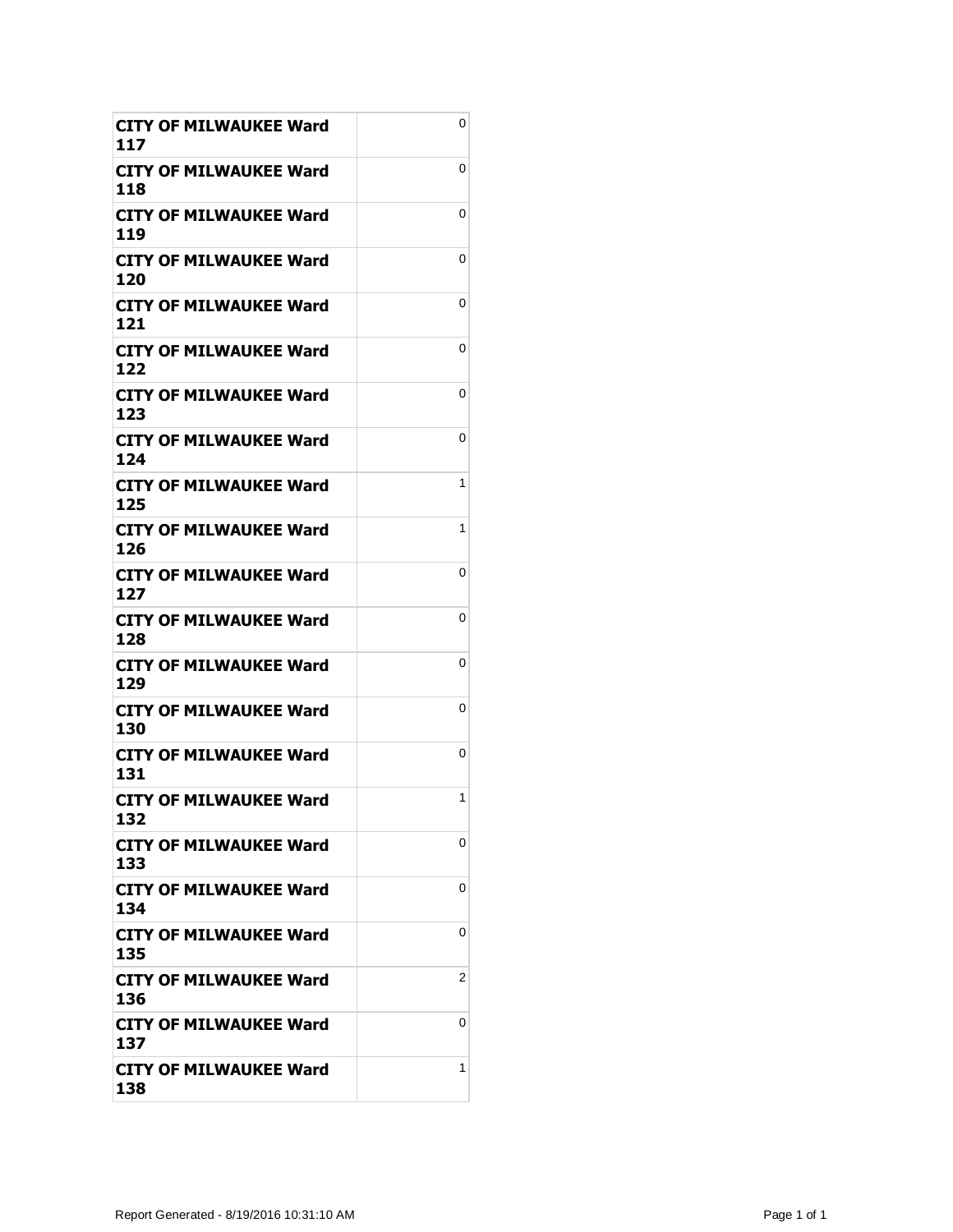| <b>CITY OF MILWAUKEE Ward</b><br>139 | 0 |
|--------------------------------------|---|
| <b>CITY OF MILWAUKEE Ward</b><br>140 | 0 |
| CITY OF MILWAUKEE Ward<br>141        | 0 |
| <b>CITY OF MILWAUKEE Ward</b><br>142 | 0 |
| <b>CITY OF MILWAUKEE Ward</b><br>143 | 0 |
| <b>CITY OF MILWAUKEE Ward</b><br>144 | 0 |
| CITY OF MILWAUKEE Ward<br>145        | 0 |
| <b>CITY OF MILWAUKEE Ward</b><br>146 | 0 |
| CITY OF MILWAUKEE Ward<br>147        | 1 |
| <b>CITY OF MILWAUKEE Ward</b><br>148 | 0 |
| <b>CITY OF MILWAUKEE Ward</b><br>149 | 0 |
| <b>CITY OF MILWAUKEE Ward</b><br>150 | 0 |
| <b>CITY OF MILWAUKEE Ward</b><br>151 | 0 |
| CITY OF MILWAUKEE Ward<br>152        | 0 |
| <b>CITY OF MILWAUKEE Ward</b><br>153 | 0 |
| <b>CITY OF MILWAUKEE Ward</b><br>154 | 0 |
| CITY OF MILWAUKEE Ward<br>155        | 0 |
| CITY OF MILWAUKEE Ward<br>156        | 0 |
| <b>CITY OF MILWAUKEE Ward</b><br>157 | 0 |
| <b>CITY OF MILWAUKEE Ward</b><br>158 | 0 |
| CITY OF MILWAUKEE Ward<br>159        | 0 |
| <b>CITY OF MILWAUKEE Ward</b><br>160 | 0 |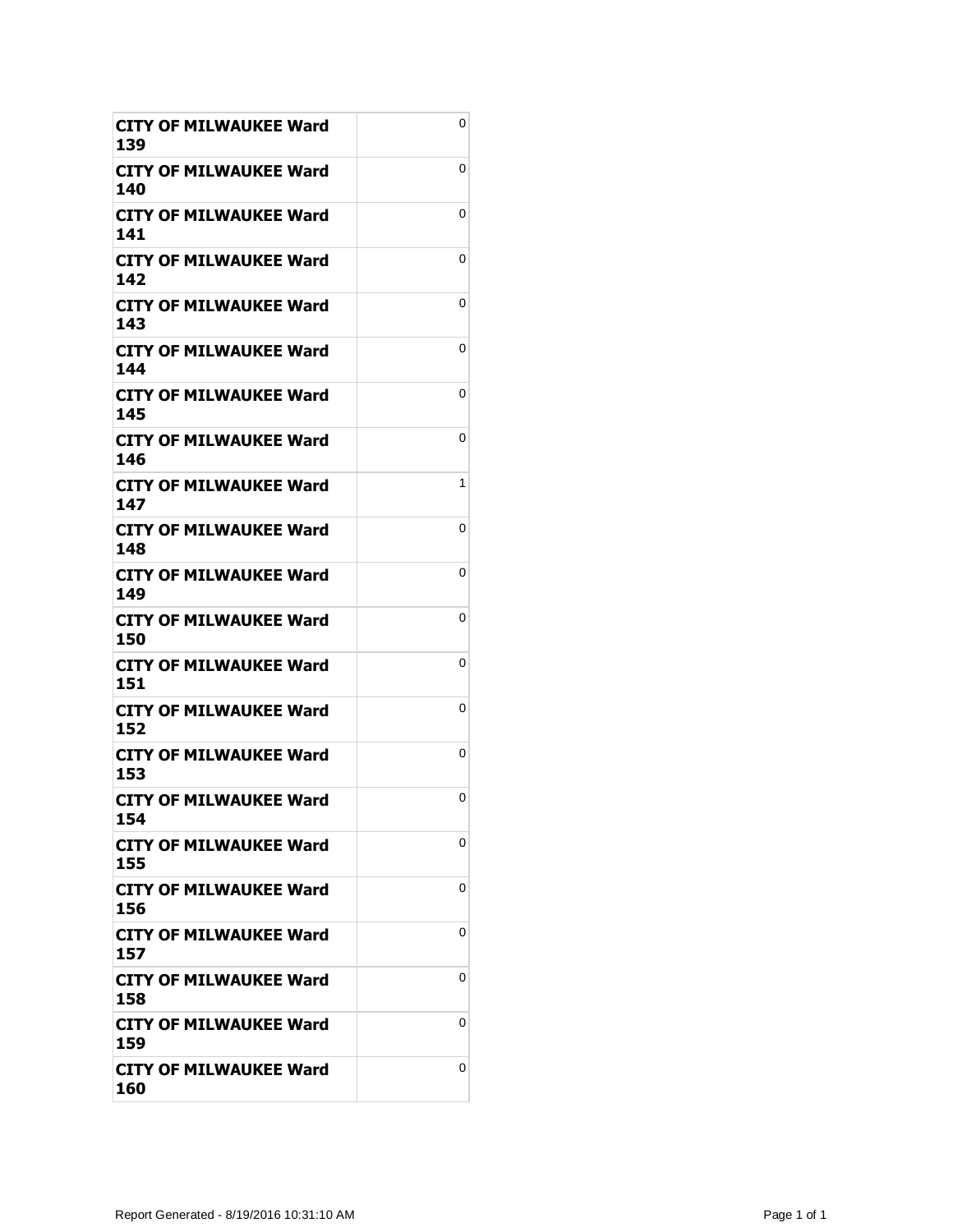| <b>CITY OF MILWAUKEE Ward</b><br>161 | 0 |
|--------------------------------------|---|
| <b>CITY OF MILWAUKEE Ward</b><br>162 | 0 |
| CITY OF MILWAUKEE Ward<br>163        | 0 |
| <b>CITY OF MILWAUKEE Ward</b><br>164 | 0 |
| <b>CITY OF MILWAUKEE Ward</b><br>165 | 0 |
| <b>CITY OF MILWAUKEE Ward</b><br>166 | 0 |
| CITY OF MILWAUKEE Ward<br>167        | 0 |
| <b>CITY OF MILWAUKEE Ward</b><br>168 | 0 |
| <b>CITY OF MILWAUKEE Ward</b><br>169 | 0 |
| CITY OF MILWAUKEE Ward<br>170        | 0 |
| <b>CITY OF MILWAUKEE Ward</b><br>171 | 0 |
| <b>CITY OF MILWAUKEE Ward</b><br>172 | 0 |
| <b>CITY OF MILWAUKEE Ward</b><br>173 | 0 |
| CITY OF MILWAUKEE Ward<br>174        | 0 |
| <b>CITY OF MILWAUKEE Ward</b><br>175 | 0 |
| <b>CITY OF MILWAUKEE Ward</b><br>176 | 0 |
| CITY OF MILWAUKEE Ward<br>177        | 0 |
| CITY OF MILWAUKEE Ward<br>178        | 1 |
| <b>CITY OF MILWAUKEE Ward</b><br>179 | 0 |
| <b>CITY OF MILWAUKEE Ward</b><br>180 | 0 |
| CITY OF MILWAUKEE Ward<br>181        | 1 |
| <b>CITY OF MILWAUKEE Ward</b><br>182 | 0 |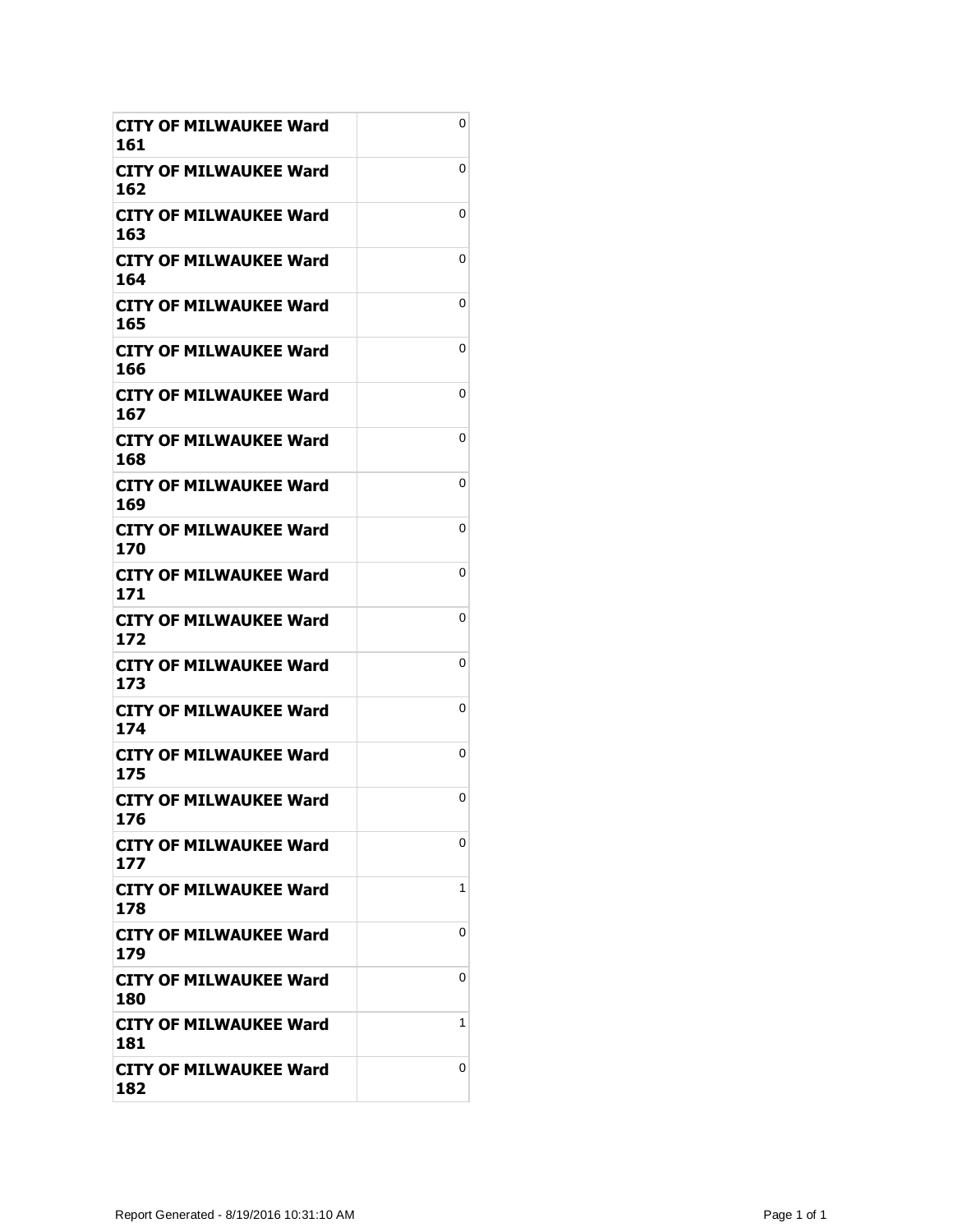| <b>CITY OF MILWAUKEE Ward</b><br>183 | 0 |
|--------------------------------------|---|
| CITY OF MILWAUKEE Ward<br>184        | 1 |
| <b>CITY OF MILWAUKEE Ward</b><br>185 | 1 |
| <b>CITY OF MILWAUKEE Ward</b><br>186 | 1 |
| <b>CITY OF MILWAUKEE Ward</b><br>187 | 0 |
| <b>CITY OF MILWAUKEE Ward</b><br>188 | 0 |
| CITY OF MILWAUKEE Ward<br>189        | 1 |
| <b>CITY OF MILWAUKEE Ward</b><br>190 | 0 |
| <b>CITY OF MILWAUKEE Ward</b><br>191 | 0 |
| <b>CITY OF MILWAUKEE Ward</b><br>192 | 0 |
| <b>CITY OF MILWAUKEE Ward</b><br>193 | 0 |
| <b>CITY OF MILWAUKEE Ward</b><br>194 | 0 |
| <b>CITY OF MILWAUKEE Ward</b><br>195 | 0 |
| CITY OF MILWAUKEE Ward<br>196        | 1 |
| <b>CITY OF MILWAUKEE Ward</b><br>197 | 0 |
| <b>CITY OF MILWAUKEE Ward</b><br>198 | 0 |
| CITY OF MILWAUKEE Ward<br>199        | 1 |
| CITY OF MILWAUKEE Ward<br>200        | 0 |
| <b>CITY OF MILWAUKEE Ward</b><br>201 | 0 |
| <b>CITY OF MILWAUKEE Ward</b><br>202 | 1 |
| <b>CITY OF MILWAUKEE Ward</b><br>203 | 0 |
| <b>CITY OF MILWAUKEE Ward</b><br>204 | 1 |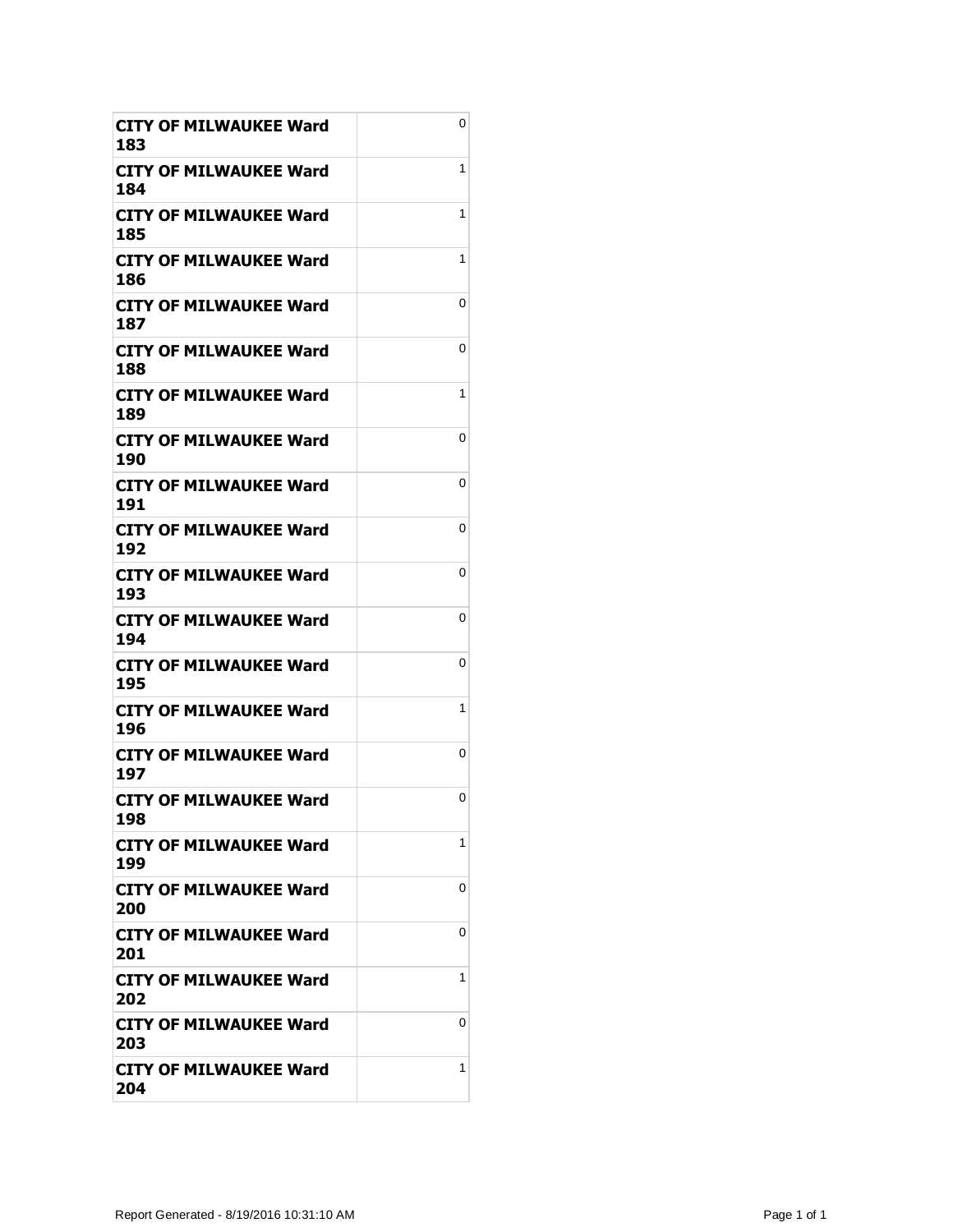| <b>CITY OF MILWAUKEE Ward</b><br>205 | 1 |
|--------------------------------------|---|
| <b>CITY OF MILWAUKEE Ward</b><br>206 | 0 |
| CITY OF MILWAUKEE Ward<br>207        | 1 |
| <b>CITY OF MILWAUKEE Ward</b><br>208 | 0 |
| <b>CITY OF MILWAUKEE Ward</b><br>209 | 1 |
| <b>CITY OF MILWAUKEE Ward</b><br>210 | 0 |
| CITY OF MILWAUKEE Ward<br>211        | 2 |
| <b>CITY OF MILWAUKEE Ward</b><br>212 | 0 |
| <b>CITY OF MILWAUKEE Ward</b><br>213 | 1 |
| CITY OF MILWAUKEE Ward<br>214        | 0 |
| <b>CITY OF MILWAUKEE Ward</b><br>215 | 0 |
| <b>CITY OF MILWAUKEE Ward</b><br>216 | 1 |
| <b>CITY OF MILWAUKEE Ward</b><br>217 | 0 |
| CITY OF MILWAUKEE Ward<br>218        | 0 |
| <b>CITY OF MILWAUKEE Ward</b><br>219 | 0 |
| <b>CITY OF MILWAUKEE Ward</b><br>220 | 1 |
| CITY OF MILWAUKEE Ward<br>221        | 0 |
| CITY OF MILWAUKEE Ward<br>222        | 1 |
| <b>CITY OF MILWAUKEE Ward</b><br>223 | 1 |
| <b>CITY OF MILWAUKEE Ward</b><br>224 | 0 |
| CITY OF MILWAUKEE Ward<br>225        | 0 |
| CITY OF MILWAUKEE Ward<br>226        | 0 |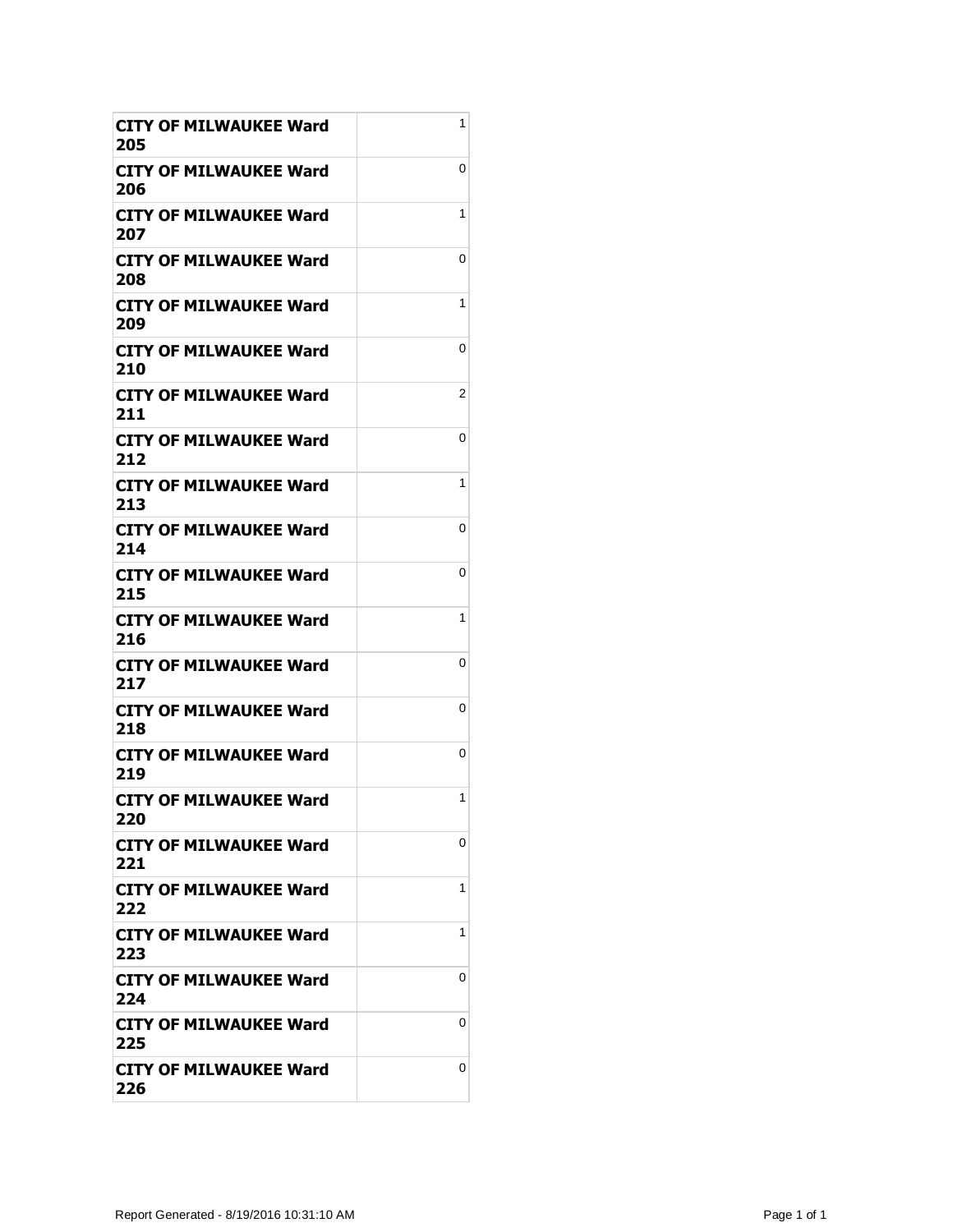| <b>CITY OF MILWAUKEE Ward</b><br>227 | 0 |
|--------------------------------------|---|
| <b>CITY OF MILWAUKEE Ward</b><br>228 | 0 |
| CITY OF MILWAUKEE Ward<br>229        | 0 |
| <b>CITY OF MILWAUKEE Ward</b><br>230 | 0 |
| <b>CITY OF MILWAUKEE Ward</b><br>231 | 0 |
| <b>CITY OF MILWAUKEE Ward</b><br>232 | 0 |
| CITY OF MILWAUKEE Ward<br>233        | 0 |
| <b>CITY OF MILWAUKEE Ward</b><br>234 | 0 |
| CITY OF MILWAUKEE Ward<br>235        | 0 |
| CITY OF MILWAUKEE Ward<br>236        | 0 |
| <b>CITY OF MILWAUKEE Ward</b><br>237 | 0 |
| <b>CITY OF MILWAUKEE Ward</b><br>238 | 0 |
| <b>CITY OF MILWAUKEE Ward</b><br>239 | 0 |
| CITY OF MILWAUKEE Ward<br>240        | 0 |
| <b>CITY OF MILWAUKEE Ward</b><br>241 | 0 |
| <b>CITY OF MILWAUKEE Ward</b><br>242 | 0 |
| CITY OF MILWAUKEE Ward<br>243        | 1 |
| CITY OF MILWAUKEE Ward<br>244        | 0 |
| CITY OF MILWAUKEE Ward<br>245        | 0 |
| <b>CITY OF MILWAUKEE Ward</b><br>246 | 1 |
| CITY OF MILWAUKEE Ward<br>247        | 0 |
| CITY OF MILWAUKEE Ward<br>248        | 0 |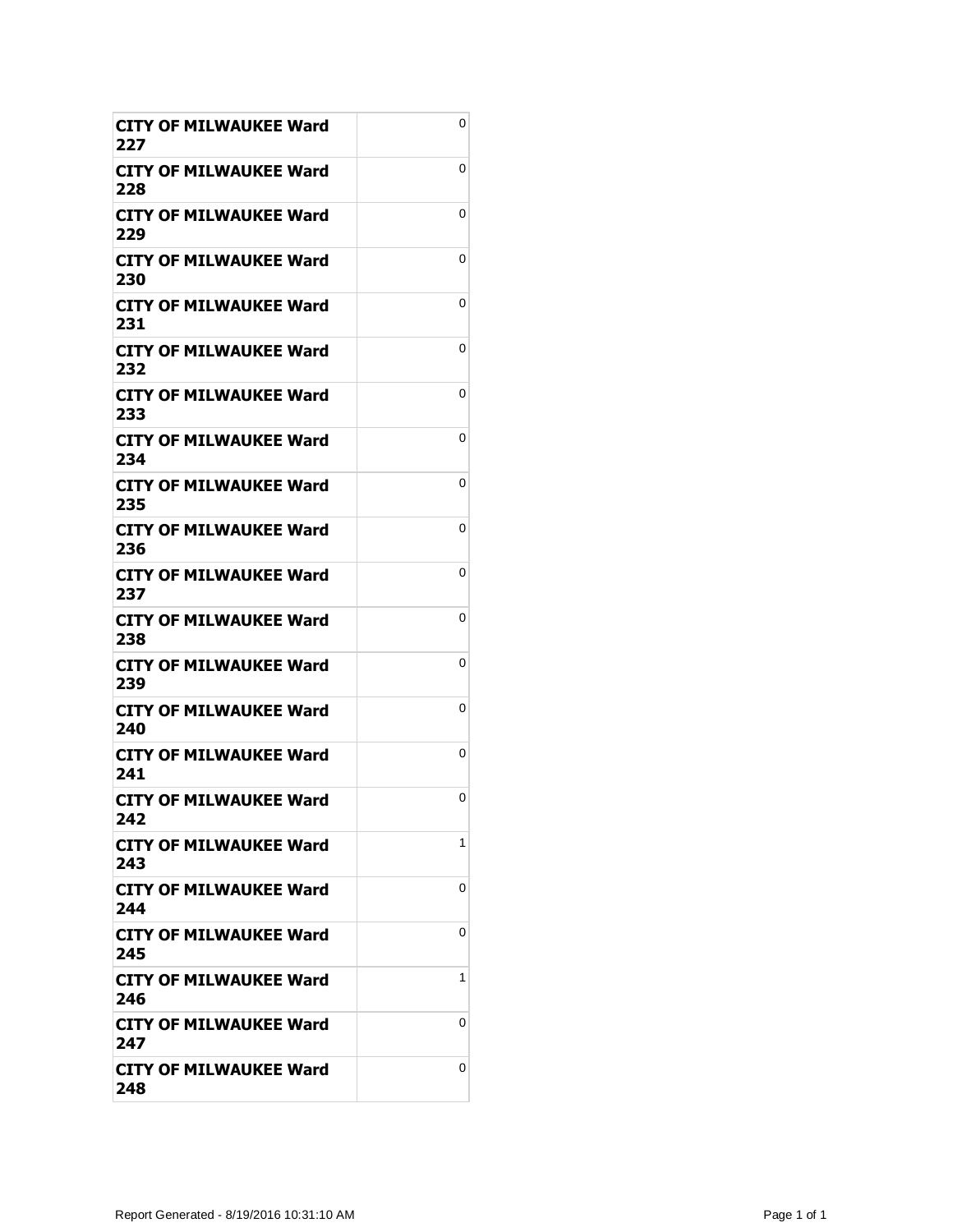| <b>CITY OF MILWAUKEE Ward</b><br>249 | 0 |
|--------------------------------------|---|
| <b>CITY OF MILWAUKEE Ward</b><br>250 | 0 |
| CITY OF MILWAUKEE Ward<br>251        | 0 |
| <b>CITY OF MILWAUKEE Ward</b><br>252 | 0 |
| <b>CITY OF MILWAUKEE Ward</b><br>253 | 0 |
| <b>CITY OF MILWAUKEE Ward</b><br>254 | 0 |
| CITY OF MILWAUKEE Ward<br>255        | 0 |
| <b>CITY OF MILWAUKEE Ward</b><br>256 | 0 |
| <b>CITY OF MILWAUKEE Ward</b><br>257 | 0 |
| CITY OF MILWAUKEE Ward<br>258        | 0 |
| CITY OF MILWAUKEE Ward<br>259        | 0 |
| <b>CITY OF MILWAUKEE Ward</b><br>260 | 0 |
| <b>CITY OF MILWAUKEE Ward</b><br>261 | 0 |
| CITY OF MILWAUKEE Ward<br>262        | 0 |
| <b>CITY OF MILWAUKEE Ward</b><br>263 | 0 |
| <b>CITY OF MILWAUKEE Ward</b><br>264 | 0 |
| <b>CITY OF MILWAUKEE Ward</b><br>265 | 0 |
| CITY OF MILWAUKEE Ward<br>266        | 1 |
| <b>CITY OF MILWAUKEE Ward</b><br>267 | 2 |
| <b>CITY OF MILWAUKEE Ward</b><br>268 | 2 |
| CITY OF MILWAUKEE Ward<br>269        | 0 |
| CITY OF MILWAUKEE Ward<br>270        | 0 |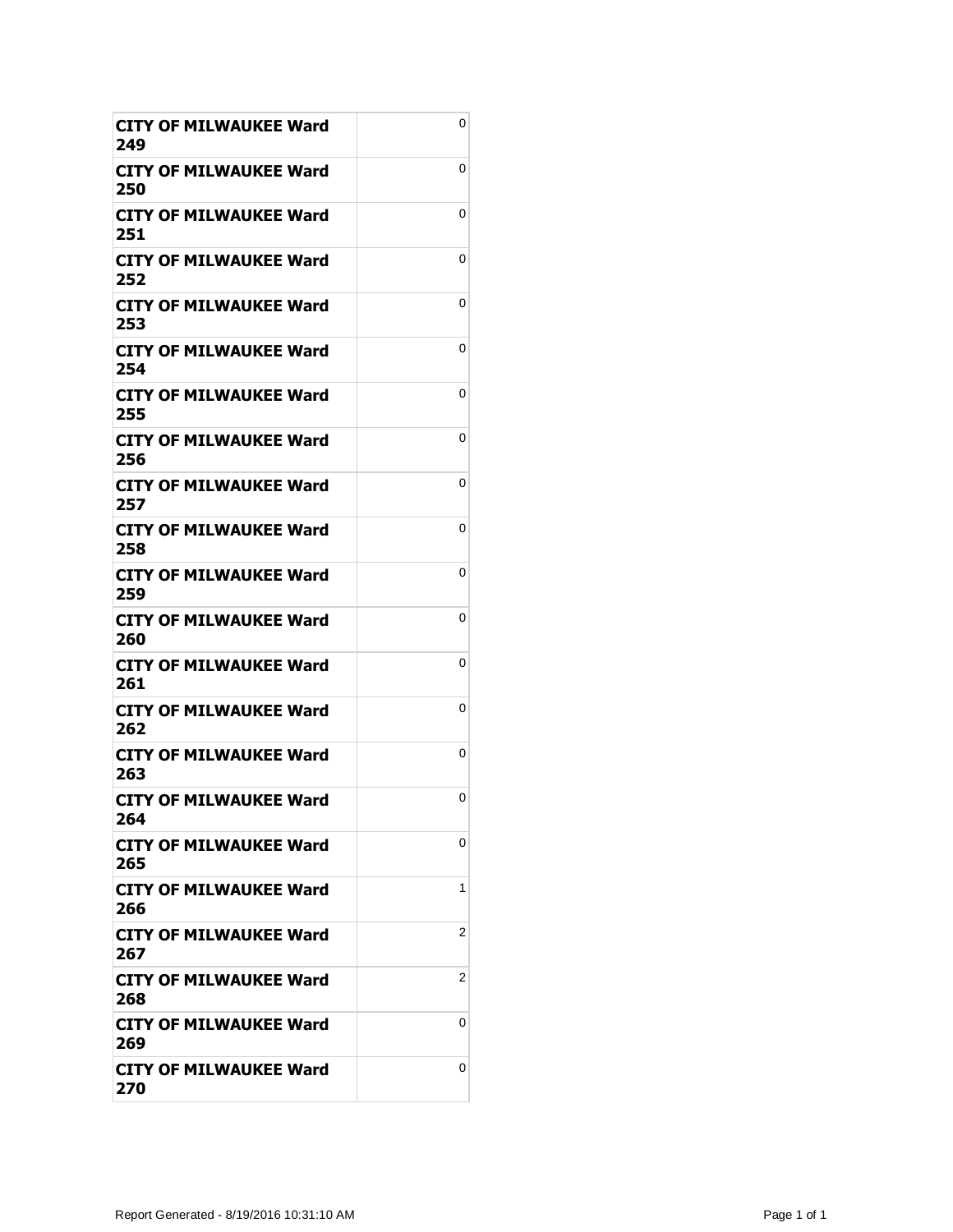| <b>CITY OF MILWAUKEE Ward</b><br>271 | 0 |
|--------------------------------------|---|
| <b>CITY OF MILWAUKEE Ward</b><br>272 | 0 |
| CITY OF MILWAUKEE Ward<br>273        | 1 |
| <b>CITY OF MILWAUKEE Ward</b><br>274 | 2 |
| <b>CITY OF MILWAUKEE Ward</b><br>275 | 0 |
| <b>CITY OF MILWAUKEE Ward</b><br>276 | 2 |
| CITY OF MILWAUKEE Ward<br>277        | 2 |
| <b>CITY OF MILWAUKEE Ward</b><br>278 | 1 |
| <b>CITY OF MILWAUKEE Ward</b><br>279 | 1 |
| CITY OF MILWAUKEE Ward<br>280        | 2 |
| <b>CITY OF MILWAUKEE Ward</b><br>281 | 0 |
| <b>CITY OF MILWAUKEE Ward</b><br>282 | 0 |
| <b>CITY OF MILWAUKEE Ward</b><br>283 | 0 |
| CITY OF MILWAUKEE Ward<br>284        | 0 |
| <b>CITY OF MILWAUKEE Ward</b><br>285 | 0 |
| <b>CITY OF MILWAUKEE Ward</b><br>286 | 1 |
| CITY OF MILWAUKEE Ward<br>287        | 0 |
| CITY OF MILWAUKEE Ward<br>288        | 1 |
| <b>CITY OF MILWAUKEE Ward</b><br>289 | 1 |
| <b>CITY OF MILWAUKEE Ward</b><br>290 | 1 |
| CITY OF MILWAUKEE Ward<br>291        | 0 |
| CITY OF MILWAUKEE Ward<br>292        | 0 |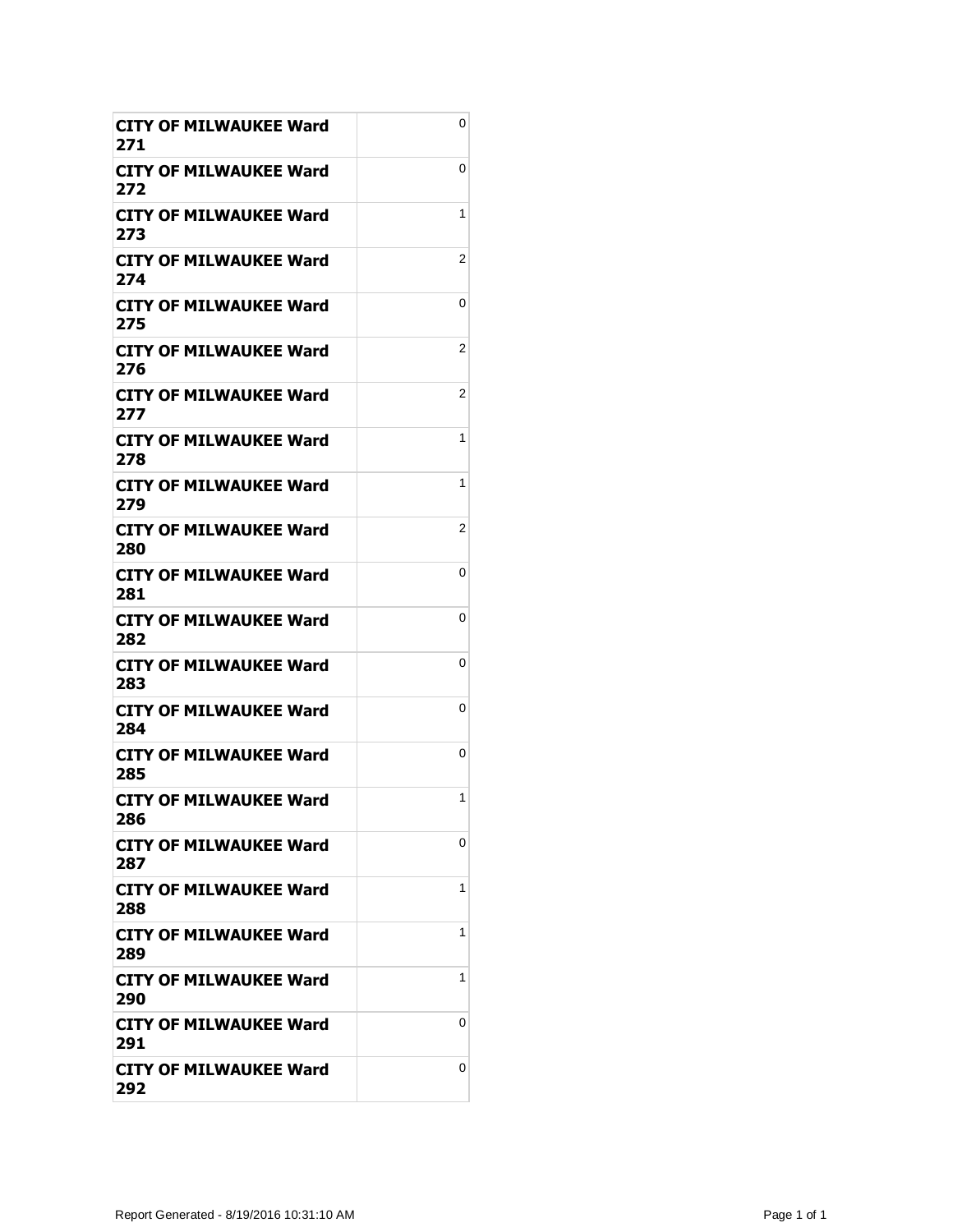| <b>CITY OF MILWAUKEE Ward</b><br>293 | 0 |
|--------------------------------------|---|
| <b>CITY OF MILWAUKEE Ward</b><br>294 | 0 |
| CITY OF MILWAUKEE Ward<br>295        | 2 |
| <b>CITY OF MILWAUKEE Ward</b><br>296 | 2 |
| <b>CITY OF MILWAUKEE Ward</b><br>297 | 0 |
| <b>CITY OF MILWAUKEE Ward</b><br>298 | 0 |
| CITY OF MILWAUKEE Ward<br>299        | 0 |
| <b>CITY OF MILWAUKEE Ward</b><br>300 | 1 |
| <b>CITY OF MILWAUKEE Ward</b><br>301 | 1 |
| <b>CITY OF MILWAUKEE Ward</b><br>302 | 0 |
| <b>CITY OF MILWAUKEE Ward</b><br>303 | 0 |
| <b>CITY OF MILWAUKEE Ward</b><br>304 | 2 |
| <b>CITY OF MILWAUKEE Ward</b><br>305 | 1 |
| CITY OF MILWAUKEE Ward<br>306        | 1 |
| <b>CITY OF MILWAUKEE Ward</b><br>307 | 0 |
| <b>CITY OF MILWAUKEE Ward</b><br>308 | 3 |
| CITY OF MILWAUKEE Ward<br>309        | 1 |
| CITY OF MILWAUKEE Ward<br>310        | 0 |
| CITY OF MILWAUKEE Ward<br>311        | 2 |
| <b>CITY OF MILWAUKEE Ward</b><br>312 | 2 |
| <b>CITY OF MILWAUKEE Ward</b><br>313 | 2 |
| CITY OF MILWAUKEE Ward<br>314        | 0 |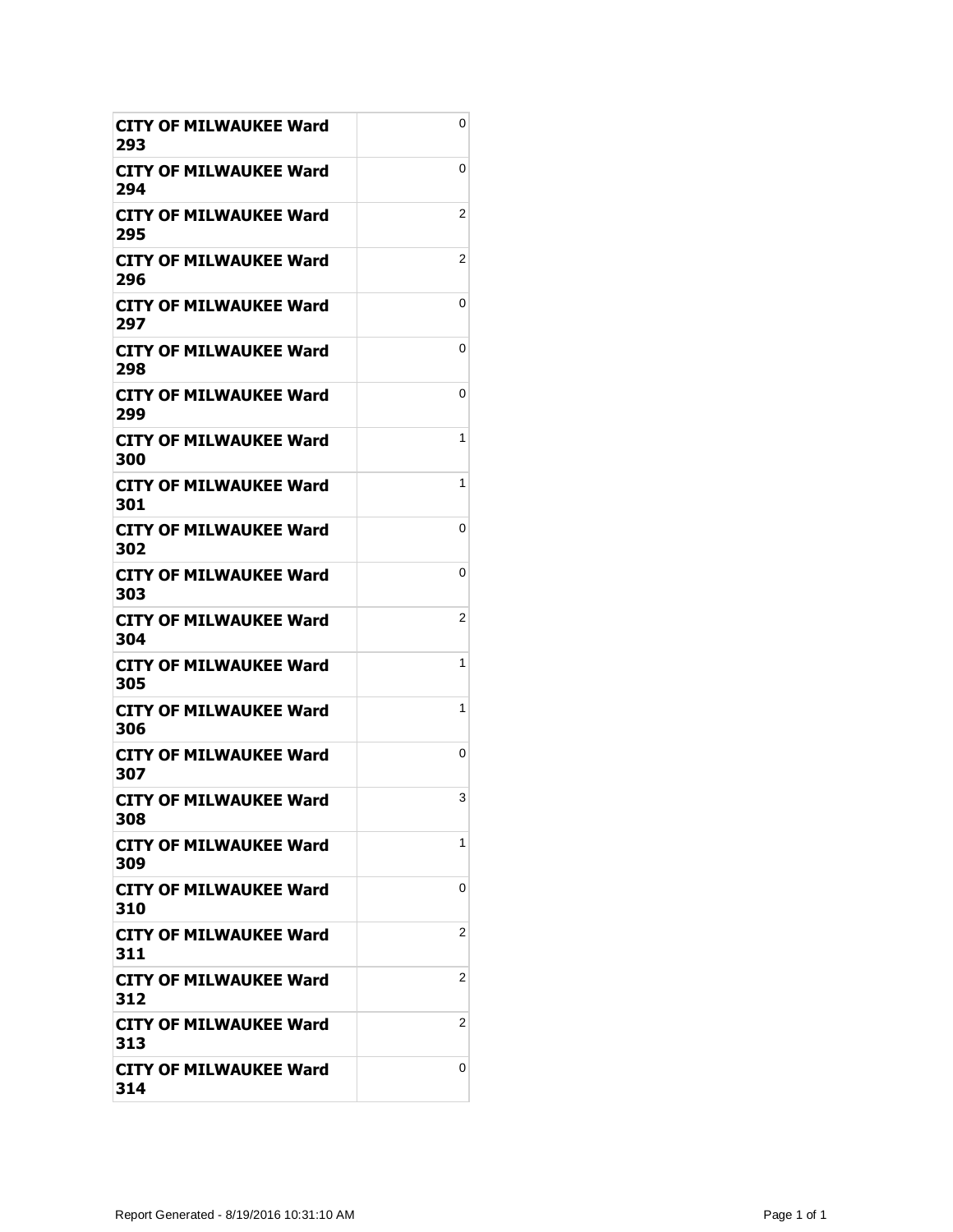| <b>CITY OF MILWAUKEE Ward</b><br>315              | 3  |
|---------------------------------------------------|----|
| <b>CITY OF MILWAUKEE Ward</b><br>316              | 0  |
| CITY OF MILWAUKEE Ward<br>317                     | 0  |
| <b>CITY OF MILWAUKEE Ward</b><br>320              | 0  |
| <b>CITY OF MILWAUKEE Ward</b><br>321              | 0  |
| <b>CITY OF MILWAUKEE Ward</b><br>322              | 0  |
| CITY OF MILWAUKEE Ward<br>323                     | 0  |
| <b>CITY OF MILWAUKEE Ward</b><br>324              | 0  |
| CITY OF MILWAUKEE Ward<br>325                     | 0  |
| CITY OF MILWAUKEE Ward<br>326                     | 0  |
| <b>CITY OF MILWAUKEE Ward</b><br>327              | 0  |
| CITY OF OAK CREEK Wards 1-<br>3                   | 4  |
| <b>CITY OF OAK CREEK Wards 4-</b><br>6            | 3  |
| CITY OF OAK CREEK Wards 7-<br>9                   | 5  |
| <b>CITY OF OAK CREEK Wards</b><br>10-12           | 11 |
| <b>CITY OF OAK CREEK Wards</b><br>13-15           | 3  |
| CITY OF OAK CREEK Wards<br>16-19                  | 4  |
| <b>CITY OF ST. FRANCIS Wards</b><br>1-4           | 3  |
| <b>CITY OF ST. FRANCIS Wards</b><br>5-8           | 1  |
| <b>CITY OF ST. FRANCIS Wards</b><br>$9 - 12$      | 1  |
| CITY OF SOUTH MILWAUKEE<br><b>Ward 1-4</b>        | 3  |
| <b>CITY OF SOUTH MILWAUKEE</b><br><b>Ward 5-8</b> | 3  |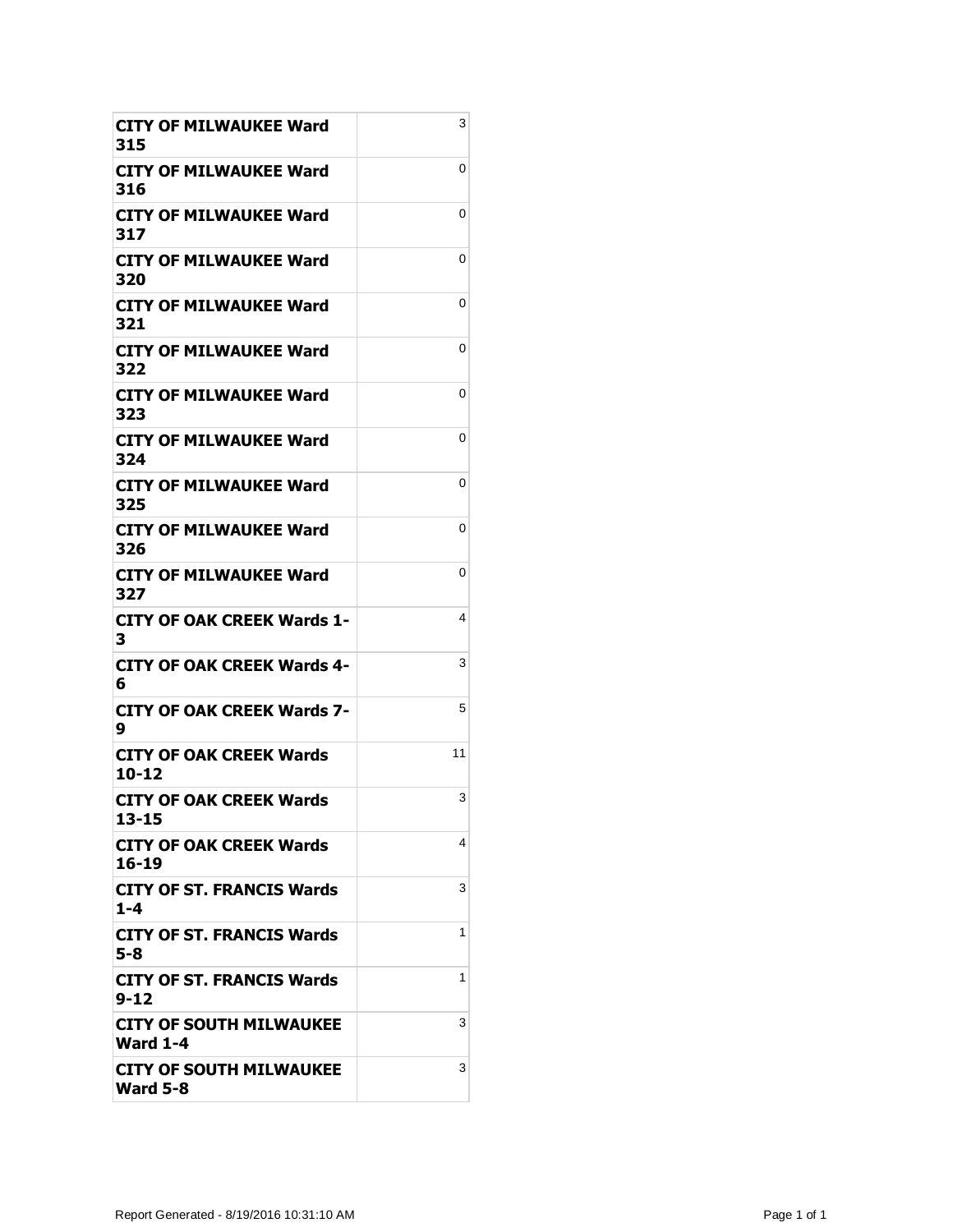| <b>CITY OF SOUTH MILWAUKEE</b><br><b>Ward 9-12</b>  | 1 |
|-----------------------------------------------------|---|
| <b>CITY OF SOUTH MILWAUKEE</b><br><b>Ward 13-16</b> | 2 |
| <b>CITY OF WAUWATOSA Ward 1</b>                     | 1 |
| CITY OF WAUWATOSA Ward 2                            | 1 |
| CITY OF WAUWATOSA Ward 3                            | 1 |
| <b>CITY OF WAUWATOSA Ward 4</b>                     | 0 |
| <b>CITY OF WAUWATOSA Ward 5</b>                     | 1 |
| <b>CITY OF WAUWATOSA Ward 6</b>                     | 0 |
| CITY OF WAUWATOSA Ward 7                            | 1 |
| CITY OF WAUWATOSA Ward 8                            | 1 |
| <b>CITY OF WAUWATOSA Ward 9</b>                     | 4 |
| CITY OF WAUWATOSA Ward<br>10                        | 1 |
| CITY OF WAUWATOSA Ward<br>11                        | 0 |
| <b>CITY OF WAUWATOSA Ward</b><br>12                 | 0 |
| <b>CITY OF WAUWATOSA Ward</b><br>13                 | 0 |
| <b>CITY OF WAUWATOSA Ward</b><br>14                 | 1 |
| <b>CITY OF WAUWATOSA Ward</b><br>15                 | 0 |
| CITY OF WAUWATOSA Ward<br>16                        | 0 |
| CITY OF WAUWATOSA Ward<br>17                        | 0 |
| <b>CITY OF WAUWATOSA Ward</b><br>18                 | 0 |
| CITY OF WAUWATOSA Ward<br>19                        | 2 |
| <b>CITY OF WAUWATOSA Ward</b><br>20                 | 2 |
| CITY OF WAUWATOSA Ward<br>21                        | 1 |
| <b>CITY OF WAUWATOSA Ward</b><br>22                 | 0 |
| <b>CITY OF WAUWATOSA Ward</b><br>23                 | 0 |
| <b>CITY OF WAUWATOSA Ward</b><br>24                 | 0 |